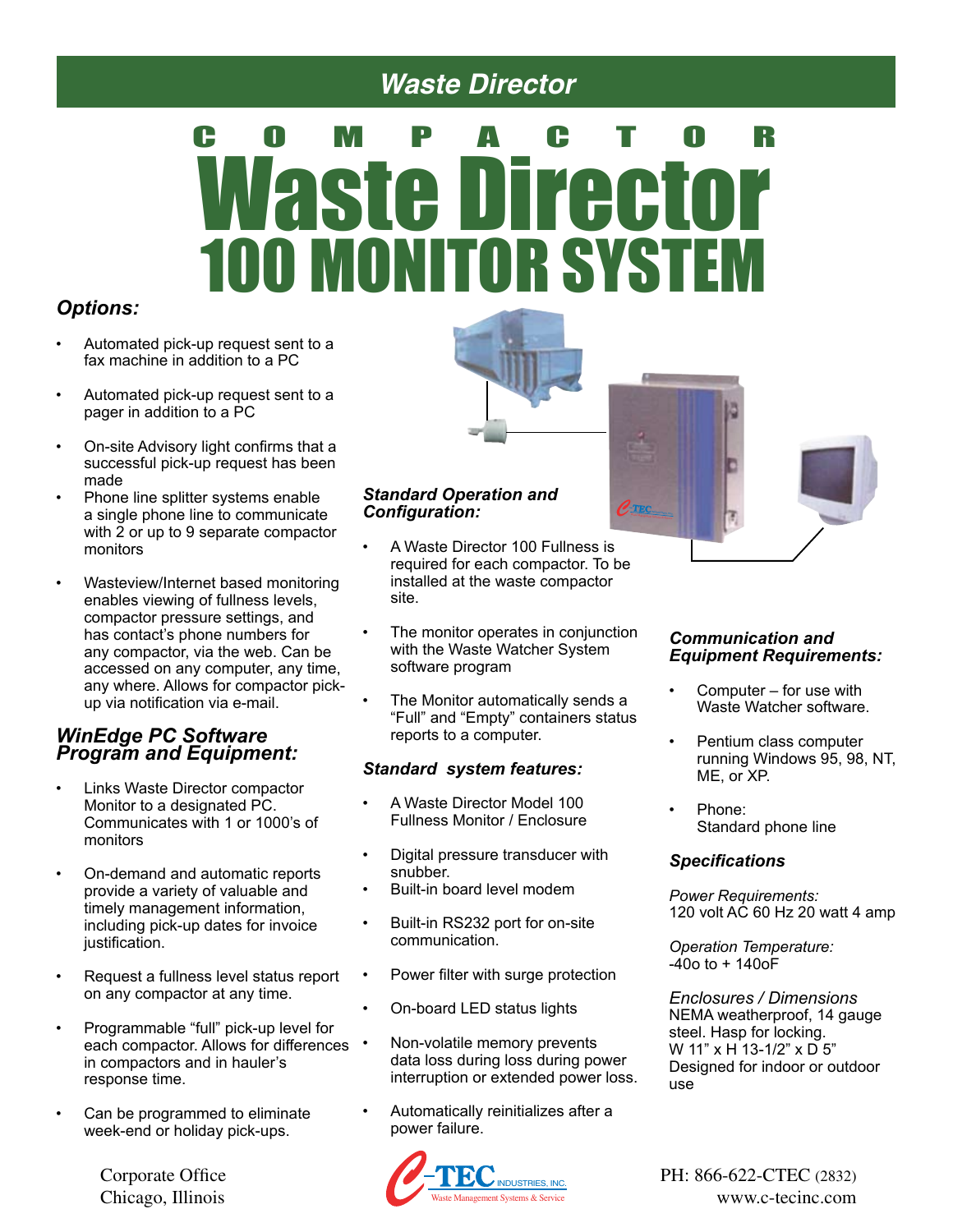## *Waste Director*

# COMPACTOR Waste Director **100 MONITOR SYSTE**

**The Waste Director 100 Monitor System provides the ultimate in control and reduction of waste compactor pick-up frequency. The result is cost reduction.**

**Waste Director 100 accurately determines when a compactor container is ready for pickup. The System automatically sends a pick-up request to a PC, utilizing WinEdge Software. Management reports are generated automatically and/or manually, as needed.** 

*The system is retro-fittable to most new or existing compactors.* 

#### *Features / Benefits*

- Using a patented process of electronically monitoring a compactor's container activity, WASTE DIRECTOR automatically reports container fullness levels to a PC or directly to the internet.
- Eliminates pick-ups of partially filled containers. Can reduce the number of pick-ups by an average of 40%.
- No employee involvement in checking and reporting on container fullness levels and calling hauler.
- Reports can be used for justification of hauler's billings.
- The unique System intelligence eliminates false "full" readings caused by jams and other temporary pressure surges.
- Redial feature make sure call gets through.



- Changes in compactor usage due to seasonal activity and Holidays are no longer a concern.
- System can be programmed to eliminate week-end or Holiday pick-up.
- Timely pick-ups assure a cleaner, safer work environment.
- Timely pick-ups eliminate over-weight containers.